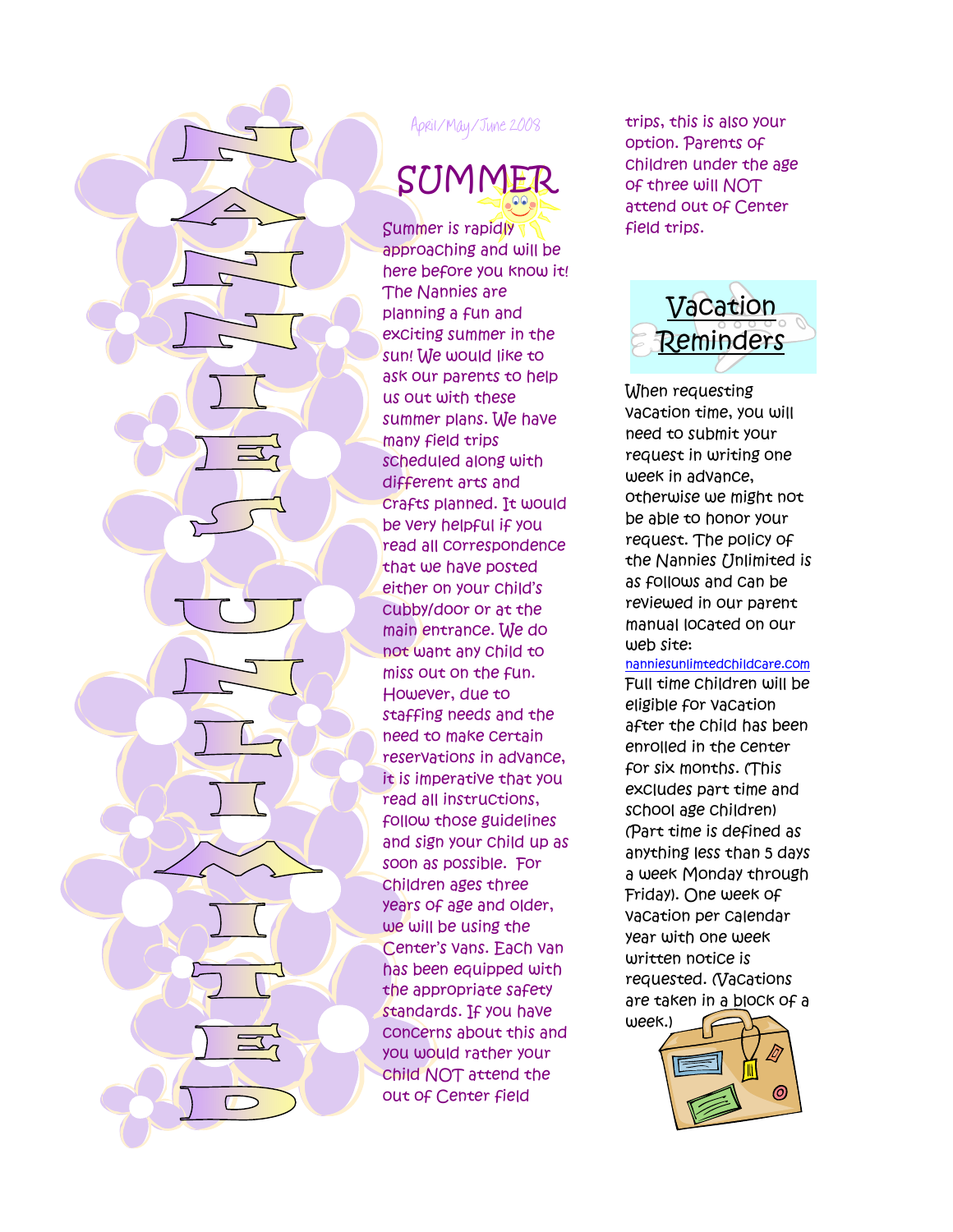

## Severe Weather Tornado Safety

The Nannies Unlimited Child Center & Preschool's policy and procedure during a tornado warning: Children located in the Nursery and Toddler room will proceed to the basement. Children in the Two-Year-Old room, preschool and schooler's room will go to the three year old room in the lower level of the south building. The children will crouch down on the floor, placing their heads between their knees while covering their heads with their hands. The Nannies have monthly tornado drills to familiarize the children with these procedures. The Center also has weather radios that receive their information from the National Weather Service. The weather radios automatically alert the staff when a watch or warning is issued.

The Nannies Unlimited Child Center & Preschool Inc. realize that your child's safety is of your up most concern. However, the Center requests that parents refrain from

calling the Center during a tornado warning. This will enable the staff to focus on the children's safety and security without distractions. If there is a concern you need to be notified of, the staff will contact N you immediately.



Oral Health Clinic Dr. Chad Johnson, DDS 1225 Copper Creek Drive, **SUITE K** Pleasant Hill, Iowa (515) 266-3700

### Let's Talk Teeth Ĩ,

Have you ever **WRITTEN INSTRUCTIONS** for someone or SOMETHING? Obviously, when you read them at times, they can make or break the outcome. I WANTED TO BRIEFLY WRITE ABOUT THE general essentials that you may forget TO DISCUSS AT THE dental office, or that they are too busy to talk about; but we all know that children do not come with instruction manuals.

So, the core basics: your children should be brushing twice a day, two minutes total each time. This should begin when they have even one tooth in their mouth. When they are old enough to hold the brush, allow them to take ownership by brushing themselves (though not fully effective, we know), but you also should brush an extra minute for the effective brushing.

Once children have back teeth that are touching one another, those teeth should get flossed; **AT A MINIMUM OF ONCE** weekly. This is the biggest helper for you in preventing cavities between teeth. Stores sell flossers, so you DON'T HAVE TO PUT your hands and fingers in their mouths. By age 6-7 years old, they may floss themselves.

Fluoride rinse is a perfect thing to do for preventing cavities; once you know that the children are able to spit (normally by age 4). You can **DEMONSTRATE** spitting, and have the child enact what they just saw you do. ACT fluoride rinse is inexpensive, and comes in various flavors, and is to be done for 30 seconds twice daily. Generic brands are just as good, too. Children who swallow this rinse can get sick to their stomach, and it can cause white spots on their developing adult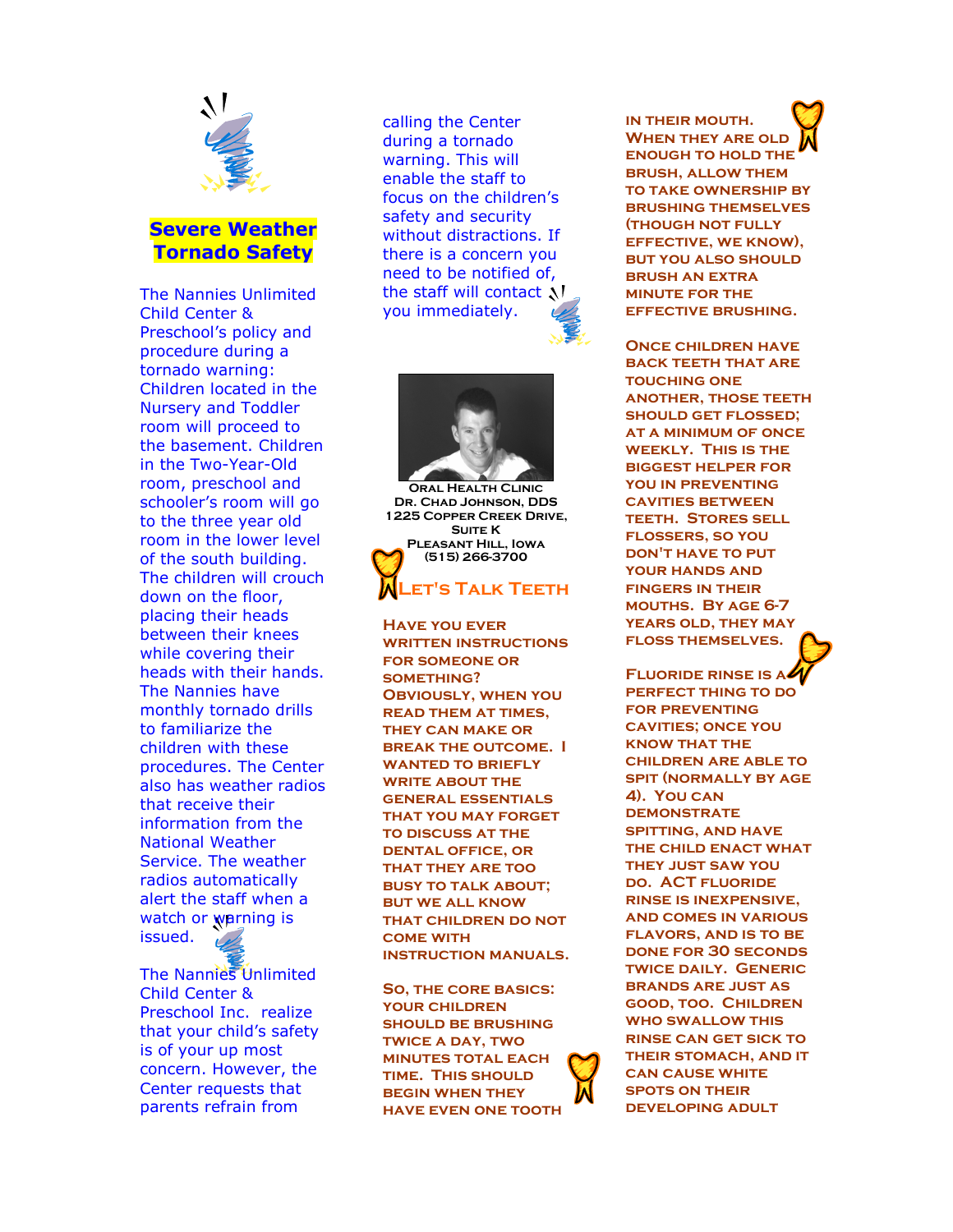# **ETH, SO SPITTING IT** out is crucial.

Lastly, children should be visiting the dentist at 12 months old, which is younger than previously taught, but this has many benefits, and the appointments are much shorter. **CATCHING CAVITIES** early makes for easier fixes, as well. You can do all YOU CAN, BUT A VISIT to the professional at an early age will PAY OFF. psychologically for YOU AND THE CHILD, and allows for a good relationship to **BUILD BETWEEN THE** child and dentist. Cavities have been found in children's mouths earlier and earlier since highfructose corn syrup has been introduced to the American diet in the 1960's, and this is the primary reason for early intervention and screenings with toddlers at the dental office.

Brushing, flossing, and fluoride rinsing. These are your perfect trifecta for cavity prevention, and are not only relatively inexpensive, but they will spare your child the agony of shots, drills, and LEARNING TO HATE THE dental visit experience!

Keeping Summer Safe:

We want to have a fun and safe summer. Keep in mind when children are playing outdoors, there is a natural increase in injuries due to running and playing. We keep track of all accidents to ensure a quality control program. This helps us find potential problem areas that might be eliminated. If you should get and accident report in your child's cubby, please sign one copy and place it in the  $\lambda$ incident report cubby next to the coffee center in the front lobby, the other copy you may take home for your records. When the children are playing outdoors in the  $\sim$ summen, they all get Whee up with sunscreen/sunblock. If yo<mark>u have not b</mark>rought your child's sunblock for the 2008 summer we encourage you to do so as soon as possible. Please give this to your child's teacher. Make sure you mark your child's name on the tube/bottle in large print so the teachers can be sure to use this on your child.

Swimming season is also upon us, we ask that you bring your child's swimming suit with your child's names marked clearly on them! It can be very frustrating for the staff when they cannot determine whose swimming suit belongs to whom. Remember, if you thought the swimming suit was cute or cool, so did someone else! You can only imagine over 100 swimming suits without names! This is also very frustrating for your child.

Parents of children in diapers, we ask that you purchase a package of "swimming diapers". Please place your child's name on the package and he/she can use them during the season. If your child doe not have the swimming diapers they cannot get. into the water. This is for the health and safety of each child.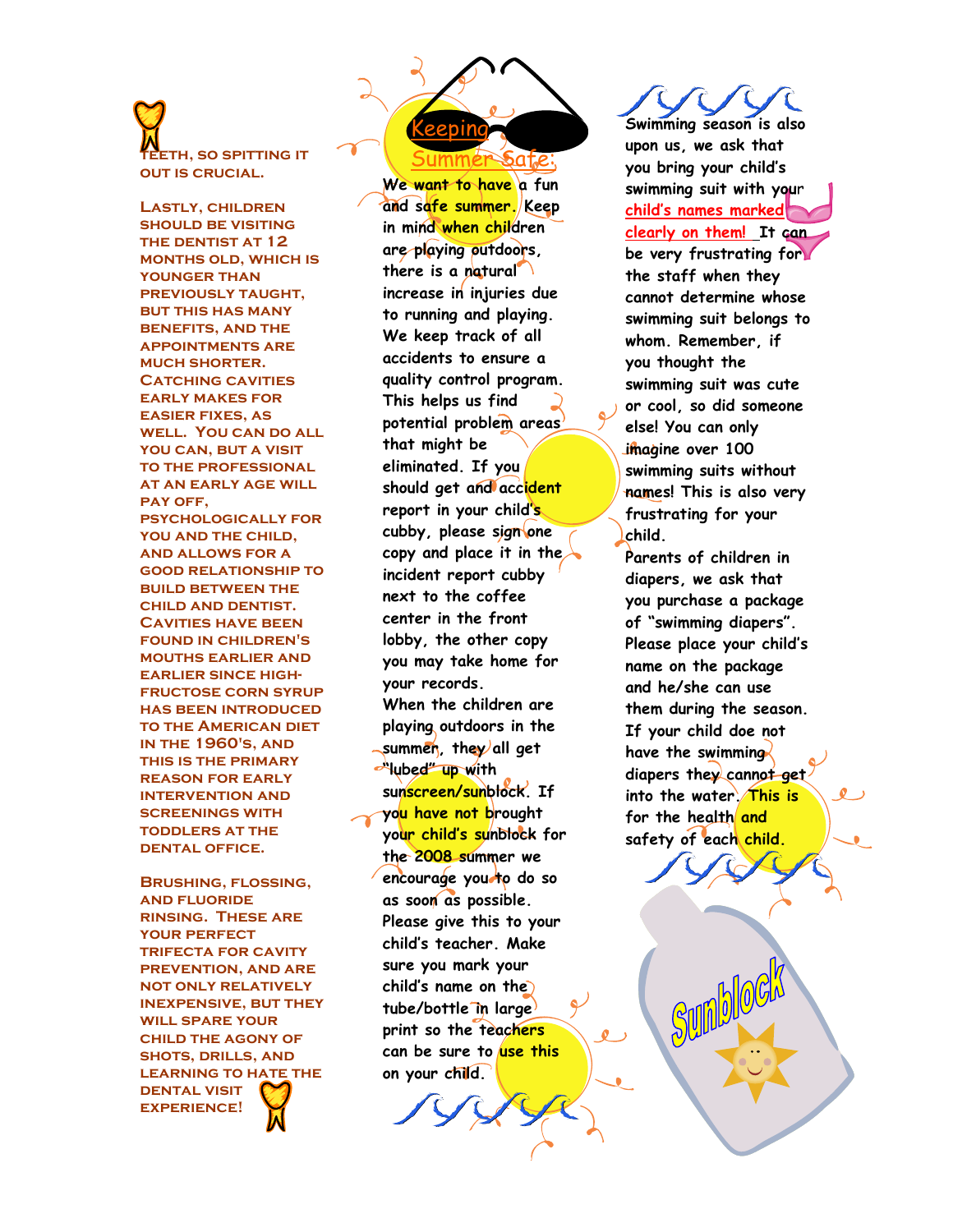

Just a reminder to all parents, guardians, and family members. Please keep extra clothing here at the Center for those emergencies when children need to change into something clean/dry. This includes newborns up to and including school age children. We do not keep extra clothing here at the Center for safety and storage reasons.



It has been another exciting year! Just to be a part of your child's growth and development in preparation for kindergarten has been very rewarding. We appreciate the support and trust each parent has given The Nannies Unlimited Child Center

and Preschool Inc., and allowing the teachers the opportunity to work with your child (ren) Thank you.



To those parents who have children in the Firefly room attending kindergarten in the Fall of 2008, rates will be adjusted the first week of school towards the end of August 2008. Tuition for children attending before and after school will be \$75.00/wk. Those children attending either before or after school, tuition will be \$55.00/wk. If your child is enrolled in our school program they will be eligible to attend, "no school days" due to any reason. The price for a child to attend an extra no school day will be \$30.00/day. However, their price will never exceed the weekly tuition rate for schoolers of \$110.00/wk. Further information will be sent to the parents for those who wish to participate in our school age program.





## Scratch/Paper Needed!

The Nannies Unlimited Child Center and Preschool Inc. is still looking for paper for our children to use for their creative self expressions! (coloring and cutting etc…) We appreciate all parents who have already brought us paper it has been put to good use and very much appreciated.



We would like to tell our parent's and family members how much we appreciate them. You are very special and we thank you for sharing your children with us. It is our privilege to get to know each of you and watch your children develop and grow physically,